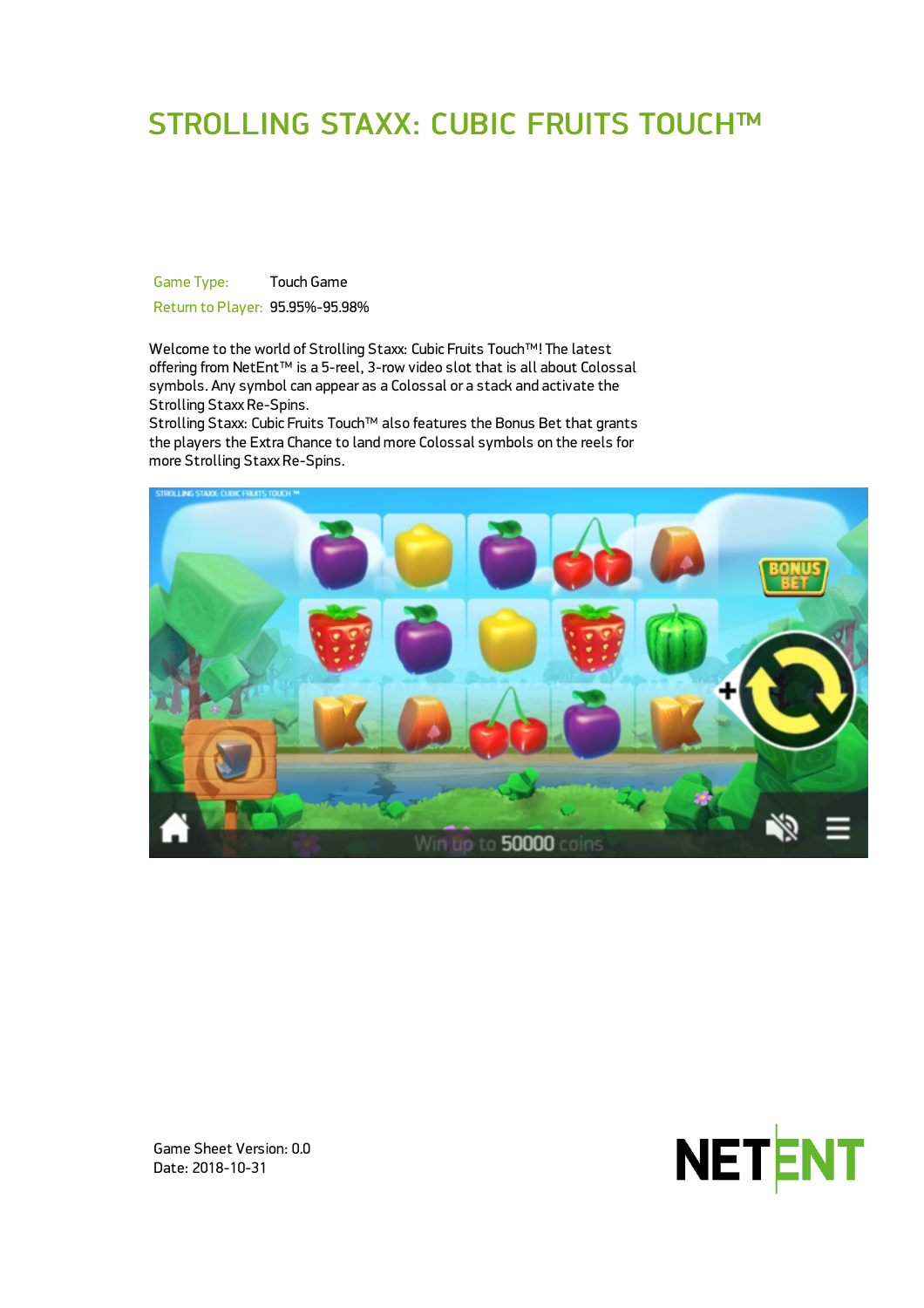## ABOUT STROLLING STAXX: CUBIC FRUITS TOUCH™

| <b>GENERAL INFORMATION</b>                                                 |                                                                                                                                                                                                                                                                                                                                                                                                                                                                                                                                  |
|----------------------------------------------------------------------------|----------------------------------------------------------------------------------------------------------------------------------------------------------------------------------------------------------------------------------------------------------------------------------------------------------------------------------------------------------------------------------------------------------------------------------------------------------------------------------------------------------------------------------|
| Game Type                                                                  | <b>Touch Game</b>                                                                                                                                                                                                                                                                                                                                                                                                                                                                                                                |
| Reel Type                                                                  | <b>Spinning Reels</b>                                                                                                                                                                                                                                                                                                                                                                                                                                                                                                            |
| Reels, Lines                                                               | 5 reels, 3 rows, 10 bet lines (fixed)                                                                                                                                                                                                                                                                                                                                                                                                                                                                                            |
| <b>Default Bet Levels</b>                                                  | $1 - 10$                                                                                                                                                                                                                                                                                                                                                                                                                                                                                                                         |
| Default Coin Values (€)                                                    | 0.01, 0.02, 0.05, 0.1, 0.2, 0.5, 1, 2                                                                                                                                                                                                                                                                                                                                                                                                                                                                                            |
| Default Min / Max Bet $(\epsilon)$                                         | 0.1 / 300                                                                                                                                                                                                                                                                                                                                                                                                                                                                                                                        |
| Minimum Free Round Values (Please<br>check your current free round values) | Bet level 1, 10 bet lines, €0.01 coin value (cost €0.1)                                                                                                                                                                                                                                                                                                                                                                                                                                                                          |
| <b>GAME FEATURES</b>                                                       |                                                                                                                                                                                                                                                                                                                                                                                                                                                                                                                                  |
|                                                                            | • Wild substitutions<br>• Colossal symbols<br>• Bonus Bet with Extra Chance<br>• Strolling Staxx Re-Spins                                                                                                                                                                                                                                                                                                                                                                                                                        |
| <b>PAYOUT</b>                                                              |                                                                                                                                                                                                                                                                                                                                                                                                                                                                                                                                  |
| Return to Player                                                           | 95.95%-95.98%                                                                                                                                                                                                                                                                                                                                                                                                                                                                                                                    |
| Default Maximum Win                                                        | $\epsilon$ 10 000 / 5 000 coins – on a single bet line                                                                                                                                                                                                                                                                                                                                                                                                                                                                           |
| Hit Frequency                                                              | 16.9%-17.3%                                                                                                                                                                                                                                                                                                                                                                                                                                                                                                                      |
| <b>RESPONSIBLE GAMING</b>                                                  |                                                                                                                                                                                                                                                                                                                                                                                                                                                                                                                                  |
| <b>Player Limits</b>                                                       | $\bullet$ Player and casino operator can set the following play limits: Bet $\otimes$<br>loss per session, day, week or month. Block all play for a specified period<br>of time. Restrict session play length in minutes.<br>. Playing for real is restricted by player account funds (i.e. cannot play for<br>credit).<br>$\bullet$ (Italy jurisdiction only) Player can initially have a maximum of 1.000 $\in$ in<br>the wallet. Since each game is a user session, the player's wallet may<br>exceed this limit during play. |
| Other                                                                      | • Play for Fun<br>• Variable coin values<br>• Variable bet levels<br>$\bullet$ G4 mode                                                                                                                                                                                                                                                                                                                                                                                                                                           |
| <b>TECHNICAL INFORMATION</b>                                               |                                                                                                                                                                                                                                                                                                                                                                                                                                                                                                                                  |
| Game ID                                                                    | strollingstaxx mobile html (basic wallet)<br>strollingstaxx_mobile_html_sw (seamless wallet)                                                                                                                                                                                                                                                                                                                                                                                                                                     |
| <b>Compatible Operating Systems</b>                                        | iOS<br>Android<br>Windows                                                                                                                                                                                                                                                                                                                                                                                                                                                                                                        |
| <b>Display Resolution</b>                                                  | 960 x 600                                                                                                                                                                                                                                                                                                                                                                                                                                                                                                                        |
| <b>Aspect Ratio</b>                                                        | 16:10                                                                                                                                                                                                                                                                                                                                                                                                                                                                                                                            |
| Technology                                                                 | HTML5                                                                                                                                                                                                                                                                                                                                                                                                                                                                                                                            |
| Deployment                                                                 | Refer to CasinoModule Help for information about launching<br>CasinoModule games.                                                                                                                                                                                                                                                                                                                                                                                                                                                |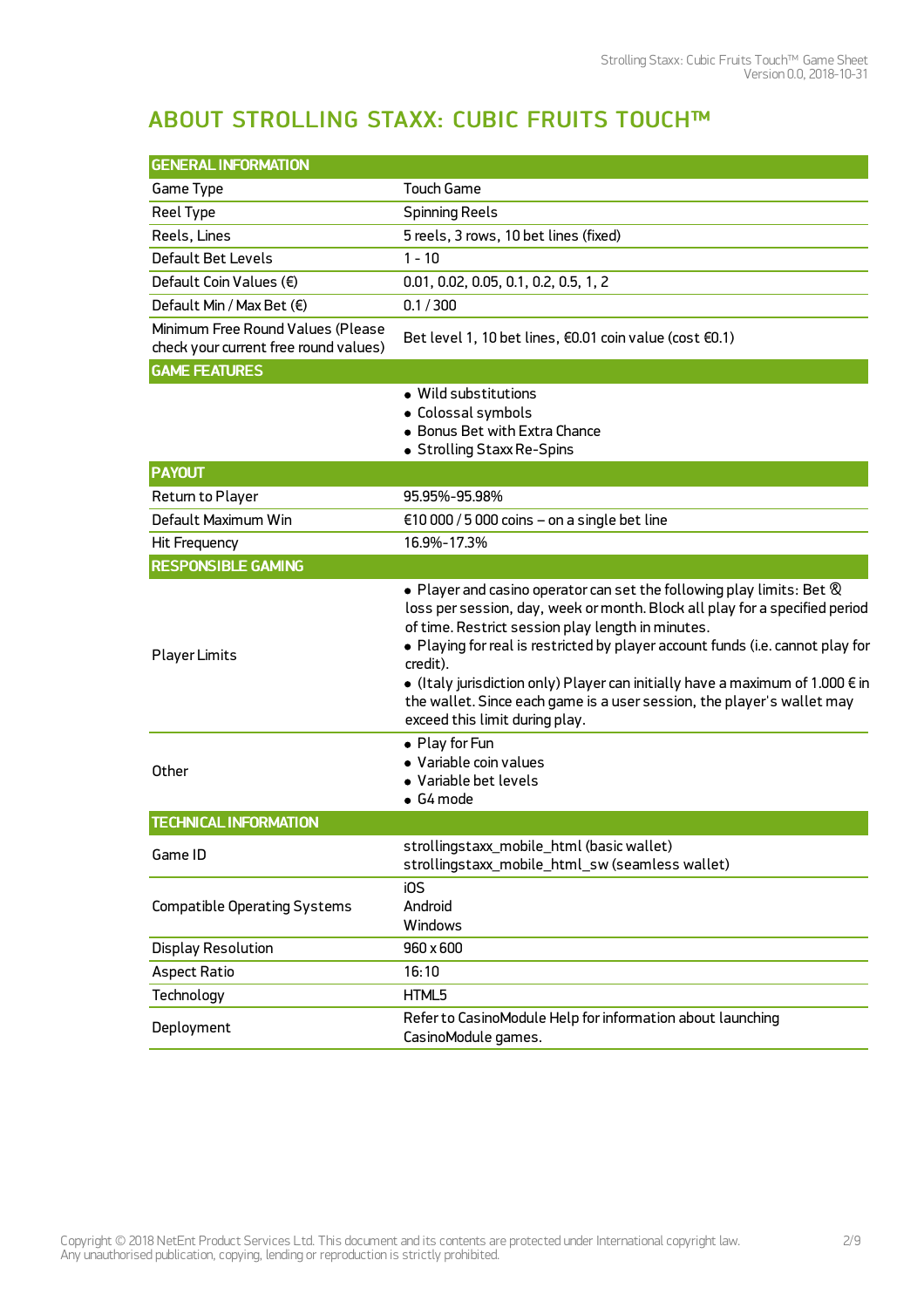## GAME DESIGN



Colossal symbols



Strolling Staxx Re-Spins with connected symbols



Extra Chance with Bonus Bet activated



Extra Chance feautre

### Colossal Symbols

Any symbol can appear on the reels as a single symbol, 2x3 or 3x3 Colossal symbol. Colossal symbols can land on the reels fully or partially.

### Strolling Staxx Re-Spins

Strolling Staxx Re-Spins are activated if one or more reel is covered with the same symbol, creating a stack of symbols. During the Strolling Staxx Re-Spins all stacks of symbols and connected symbols move one reel to the left on each spin until all stacks disappear from the leftmost reel. A symbol is connected to the stack if it is the same symbol as the stack and is adjacent to a stack or lands on a reel adjacent to another connected symbol. If during the Strolling Staxx Re-Spins more stacks of symbols appear on the reels, Strolling Staxx Re-Spins are re-activated.

### Bonus Bet & Extra Chance

If Bonus Bet is activated, the game is played with 15 coins per bet level.

The Extra Chance can be activated while playing with Bonus Bet, when Strolling Staxx Re-Spins are activated, but not with a 3x3 Colossal symbol. During the Extra Chance, overlay 3x3 Colossal symbols can fully or partially land on the reels.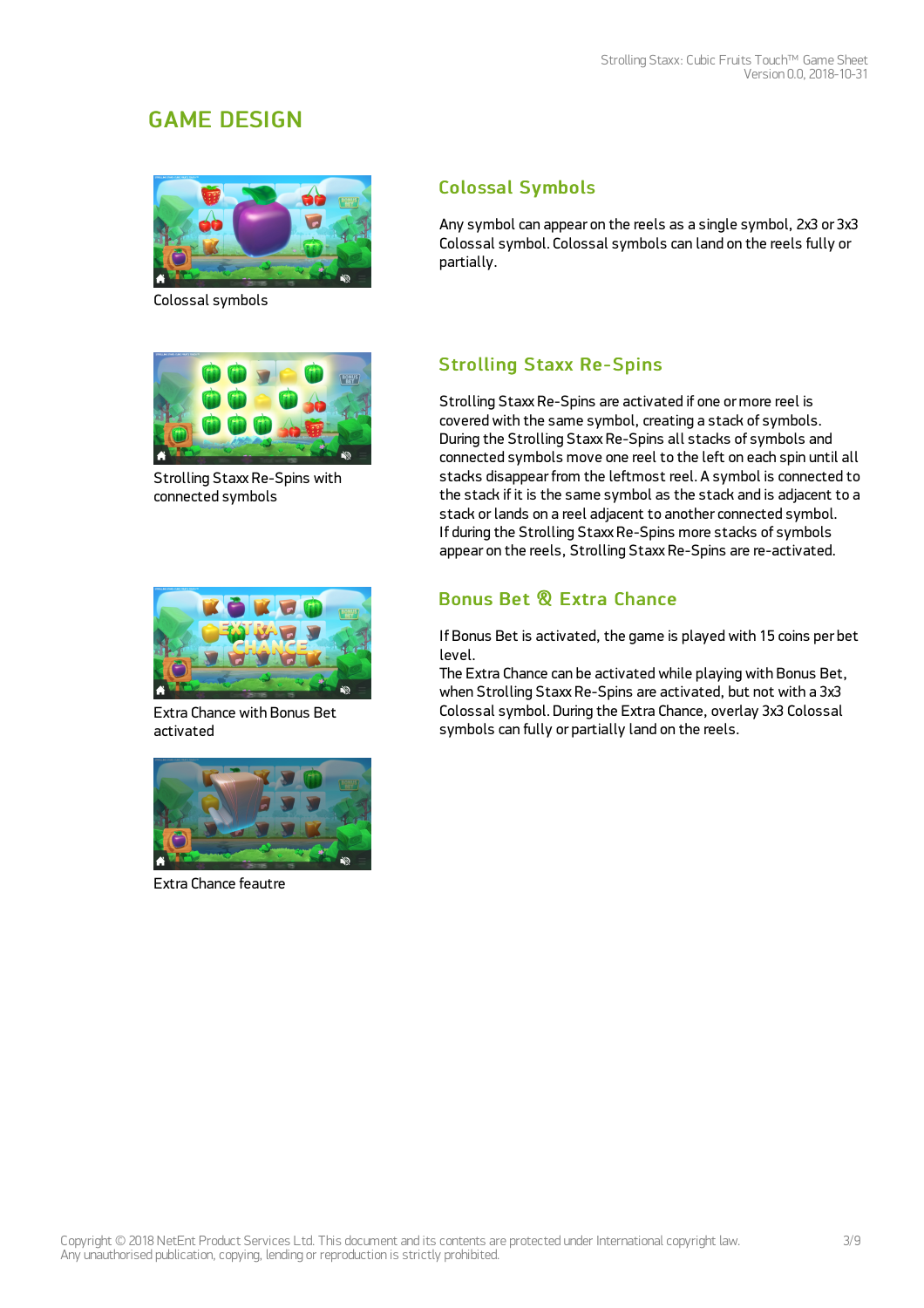## **PAYOUT**

#### Payout Summary

#### GAME RETURNTO PLAYER (RTP)

- Without Bonus Bet:
- Total: 95.98%
- Main game: 27.3%
- Strolling Staxx Re-Spins: 68.7%
- With Bonus Bet:
- Total: 95.95%
- Main game: 18.2%
- Strolling Staxx Re-Spins: 77.7%

#### **HIT FREQUENCY**

- Without Bonus Bet:
- Total: 16.9%
- Strolling Staxx Re-Spins: 4.6%
- With Bonus Bet:
- Total: 17.3%
- Strolling Staxx Re-Spins: 4.6%

#### MAXIMUM PAYOUT

- Strolling Staxx Respin: €10 000 / 5 000 coins -
- Strolling Staxx Respin: €100 000 / 50 000 coins maxwin in feature
- Main Game: €10 000 / 5 000 coins on a single bet line
- Main Game: €100 000 / 50 000 coins max coinciding win

Note: The maximum win of a game round may be higher than the maximum coinciding win, since a game round may include several spins.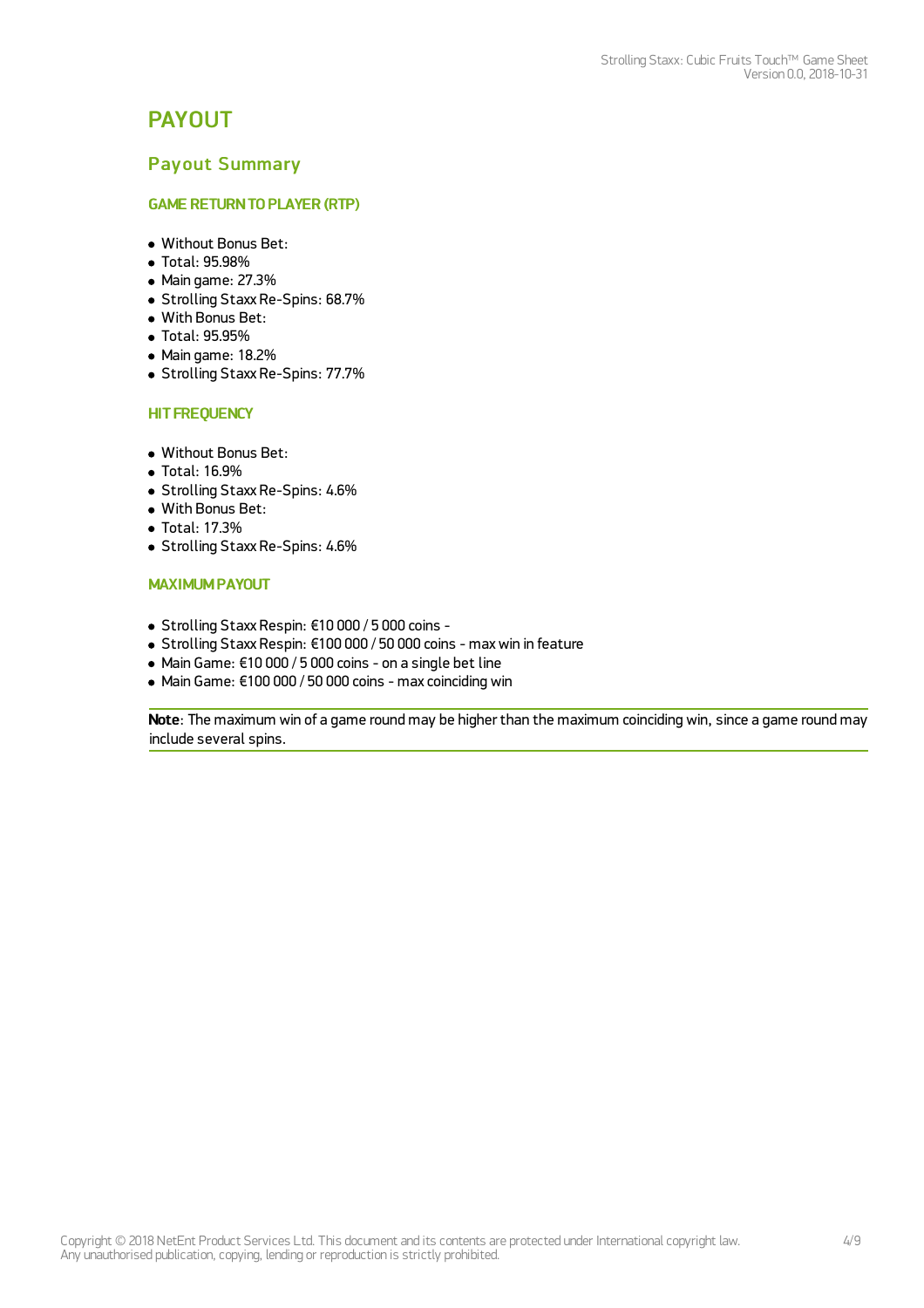### **Pay table**

| <b>PAYTABLE</b>     |  |
|---------------------|--|
| 5500<br>4100<br>325 |  |
| 5500<br>4100<br>325 |  |
| ె§                  |  |

Paytable page 1



Paytable page 2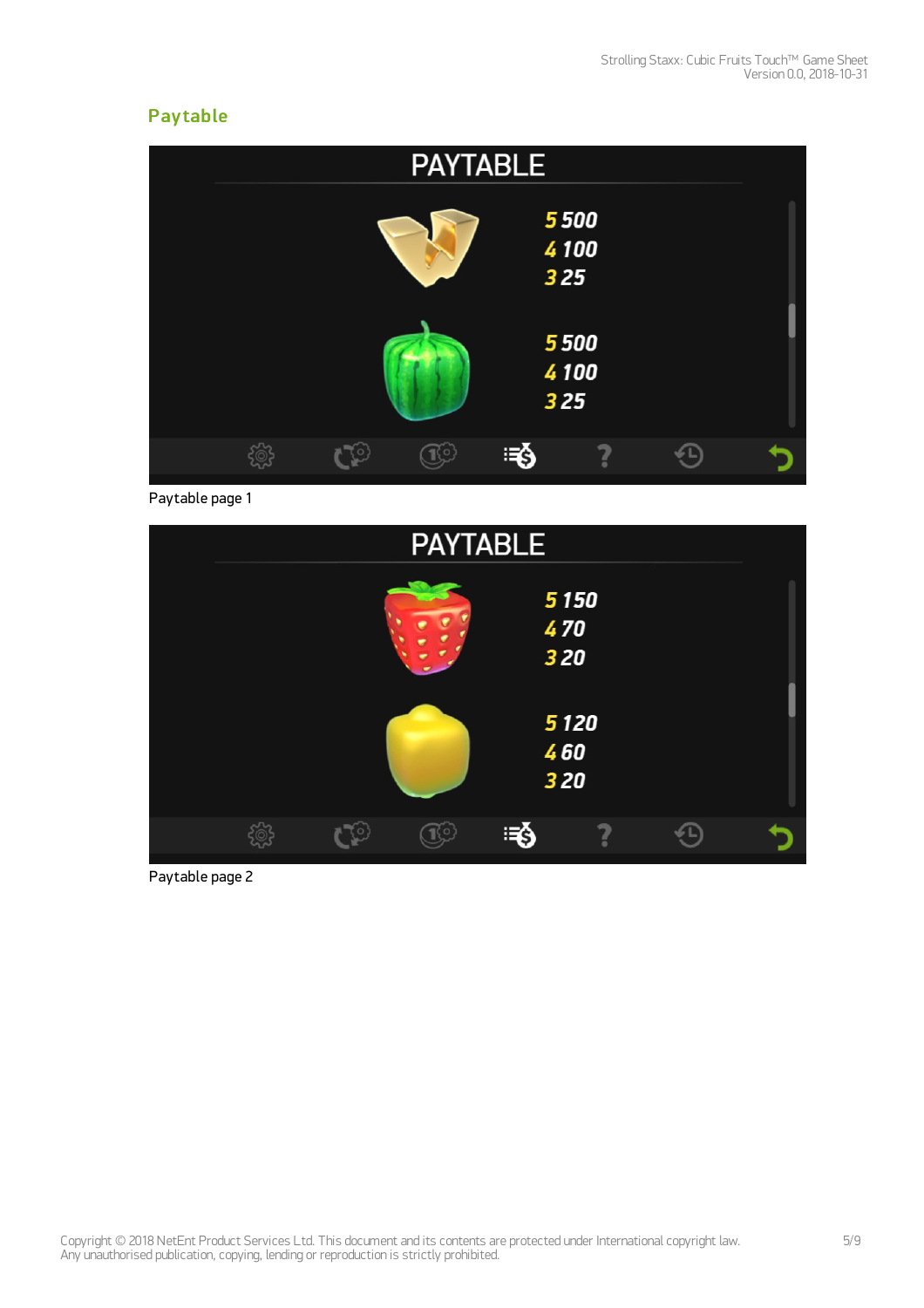

Paytable page 3



Paytable page 4

| <b>PAYTABLE</b> |                     |   |     |                  |   |  |  |
|-----------------|---------------------|---|-----|------------------|---|--|--|
|                 |                     |   |     | 530<br>410<br>35 |   |  |  |
|                 |                     |   |     | 530<br>410<br>35 |   |  |  |
|                 | $\widetilde{\circ}$ | O | 100 | ு§               | ? |  |  |

Paytable page 5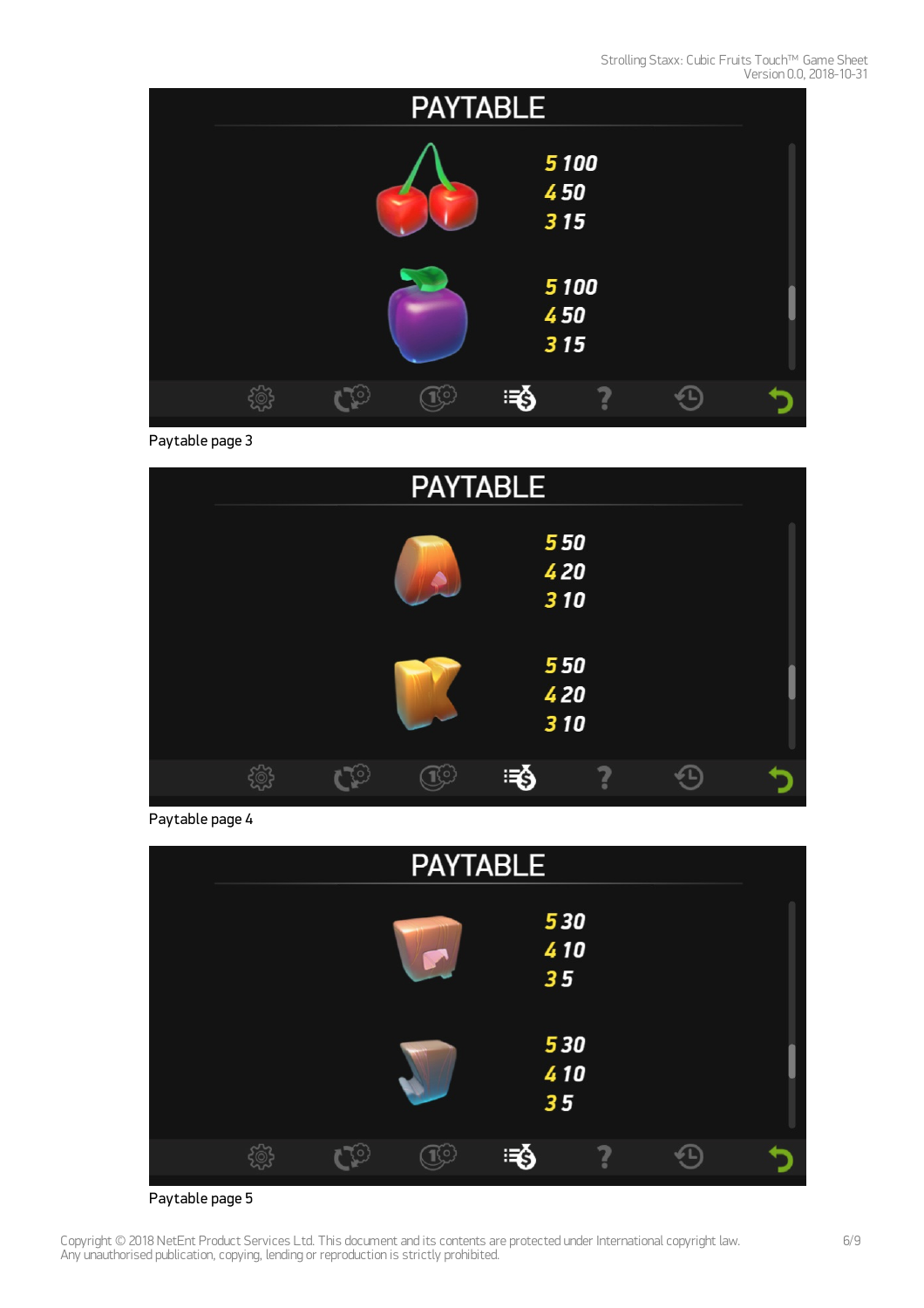## ADDITIONAL INFORMATION

#### Randomisation

#### Random Number Generator (RNG)

The algorithm used for random number generation (RNG) is Fortuna, a cryptographically secure pseudorandom number generator (PRNG) devised by Bruce Schneier and Niels Ferguson. For more information, see the document Random Number Generation.

The Random Number Generator and its implementation has been tested and approved/certified for randomness according to prevailing industry standards by an accredited, independent, 3rd party test facility.

### Malfunction Management

If a player attempts to access a game using an invalidated session, (for example, due to inactivity or system restart) an error message is displayed in the game. The player can then log on again and resume game play. The game state is always stored so the player can resume game play exactly where he or she left off.

In case of an HTTP error, network timeout or server error a "technical error" message will be displayed to the player and the game will stay in an "unavailable" state until the player reloads the game at a time when the game becomes available.



If a session times out, a "session timeout" message will be displayed to the player and the game will stay in an "unavailable" state until the player reloads the game.



In case of an "out of money" event, an "out of money" message will be displayed to the player and the game will stay in an "unavailable" state until the player reloads the game.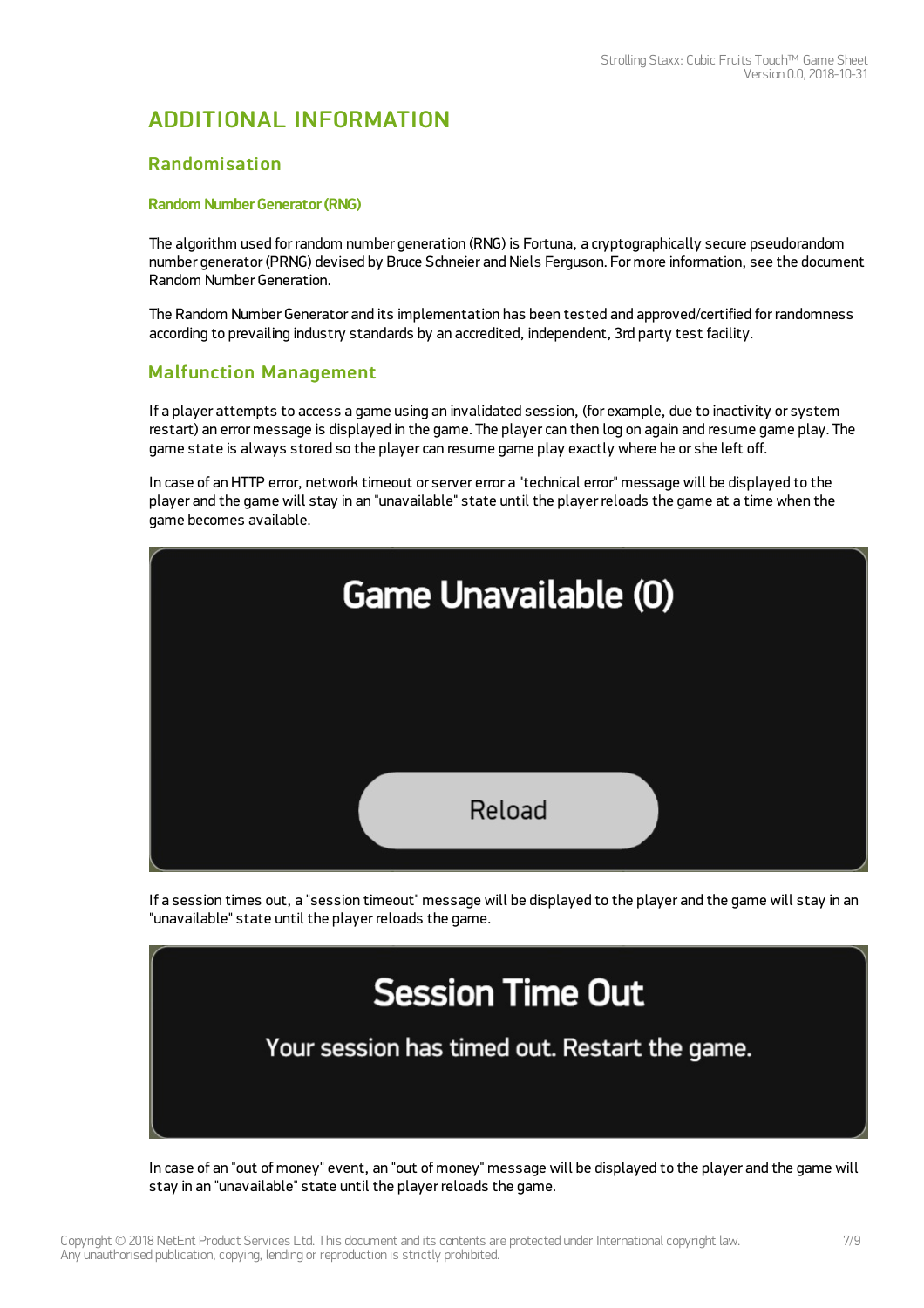

(Italy jurisdiction only) Further information on management of malfunctions is also described in section 3.2.1 of the Gaming Platform (Progetto Della Piattaforma Di Gioco) document. This document provides details on how a player is informed of balance return payments and the technical process.

Information regarding session timeouts and malfunctions is provided to the player via the game rules. Specifically, the player is informed that "In the event of malfunction of the gaming hardware/software, all affected game bets and payouts are rendered void and all affected bets refunded."

### Information to the Player

Players receive a response required message every hour of continuous play: They cannot continue playing unless they respond to the message which provides them with details about the amount bet and won so far during game play.

Players also have access to their game session history and game rules from within the game at all times.

### Game Simulation

A demo version of the game is available at <http://www.netent.com/games/>